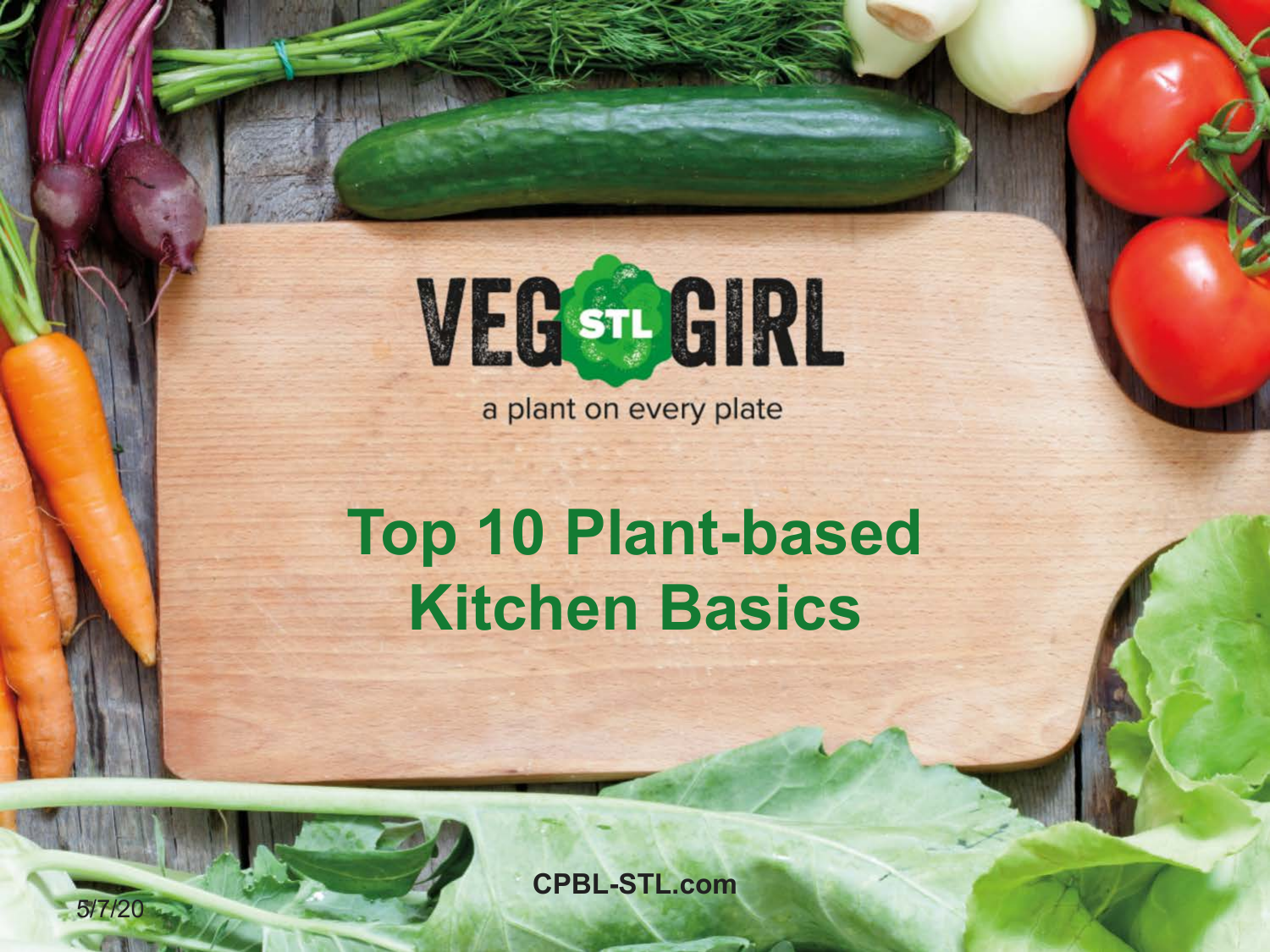

a plant on every plate

This course offered exclusively at



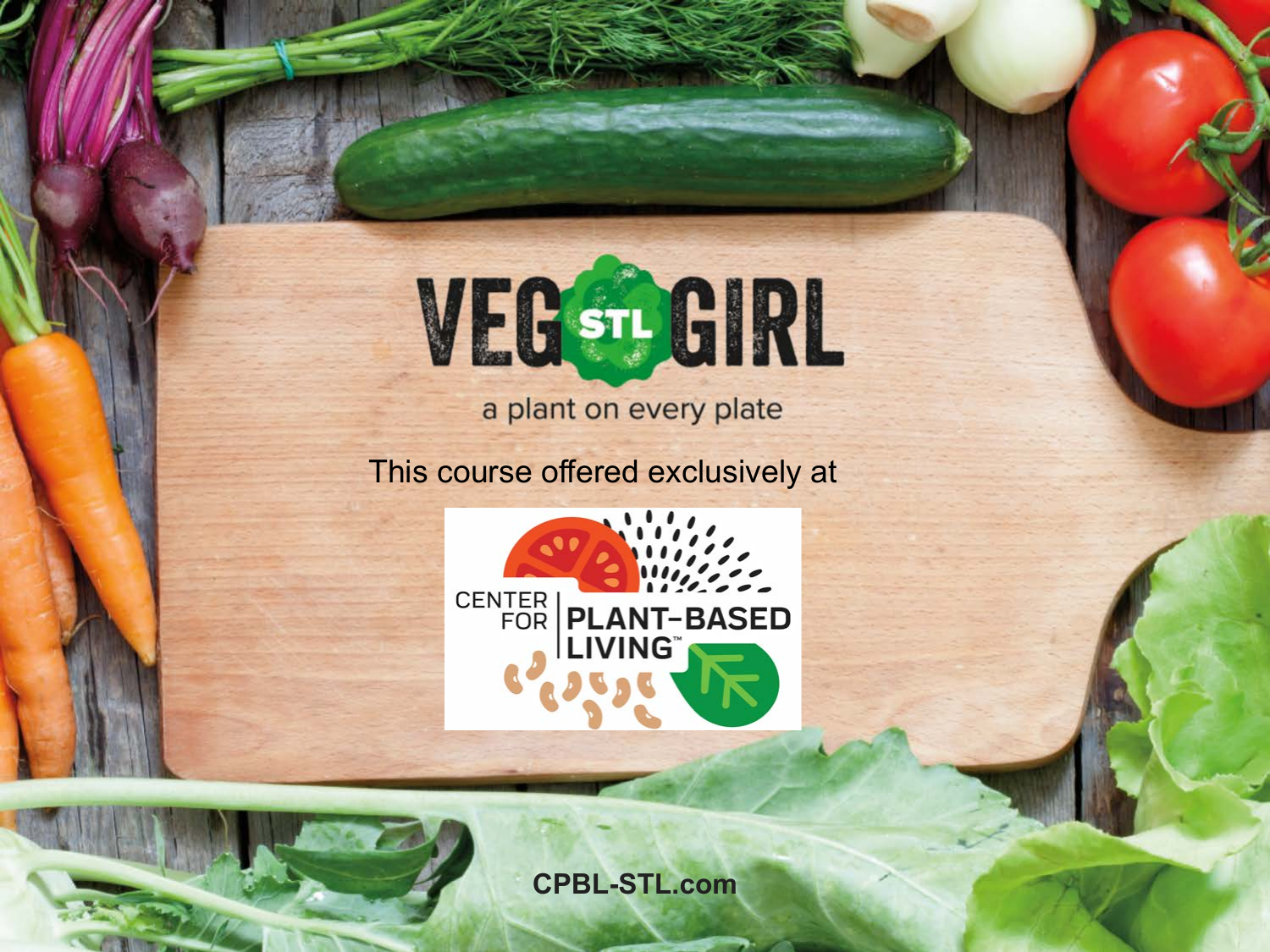## 1. Basic Vegetable Broth

To a large stock pot, add:

3-5 carrots, peeled and roughly chopped 3-4 stalks of celery, washed and roughly chopped 2 white or yellow onions, roughly chopped 4-5 cloves of garlic, peeled (whole) 3 bay leaves handful of dried mushrooms 1 leek, washed and chopped 5-6 sun-dried tomatoes, not packed in oil 1 hot chili pepper, de-seeded and roughly chopped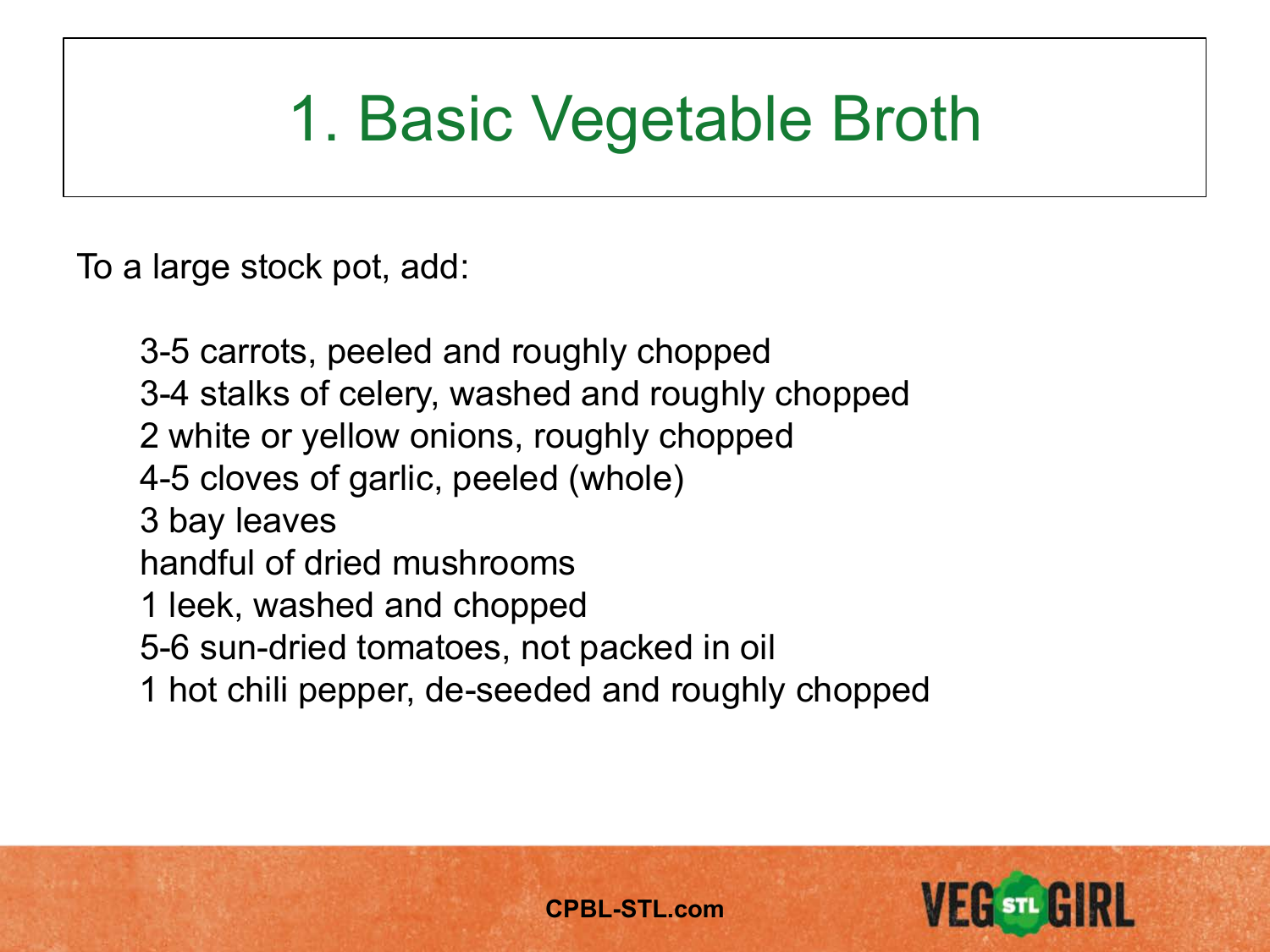### Basic Vegetable Broth

Directions:

Pour water into pot, just covering the vegetables. Bring to a boil, down to a simmer and allow to cook for about 90 minutes. Strain out the vegetables, cool, and store in freezer.

This is a great broth base for soups, stews, grains, etc. as it allows you ultimate control over the ingredients and adds another layer of immune boosting components.

NOTE: Stay away from cruciferous vegetables and adding a lot of stems from the greens as it will add a bitter flavor.

Unless you don't mind your broth turning purple, do not add red onion or purple cabbage to your broth.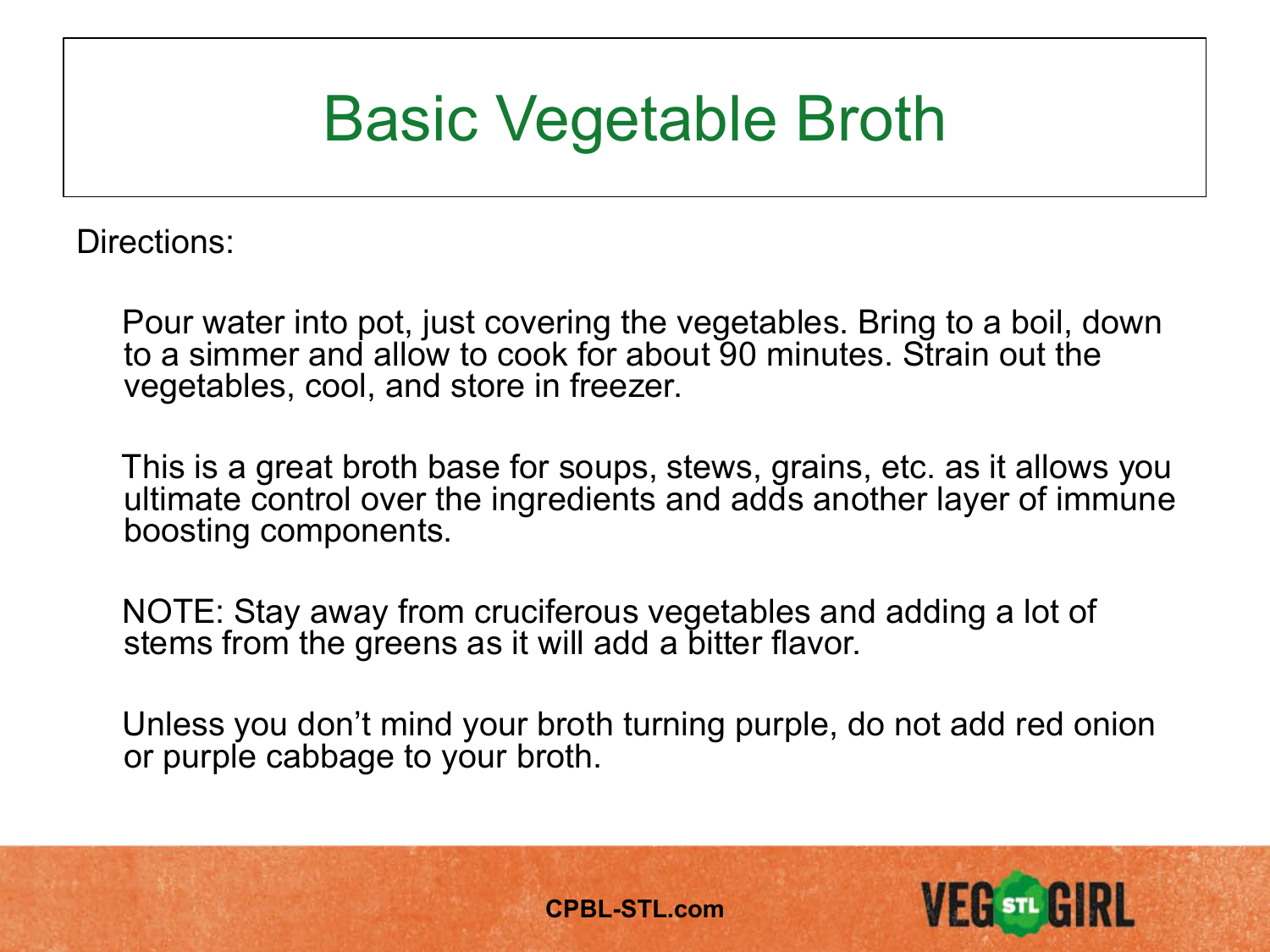## 2. How to Cut an Onion

- Cut one of the ends of the onion off and place it cut side down on your cutting board. Now, you have a flat surface to work with.
- Next, cut right through, down the middle of the onion. Now you have two equal parts. Peel off the outer most skin of both sides.
- Taking one of the sides of your onion, place the largest side down on the cutting board (this is the inside part of the onion that you have just split open) with the end facing away.
- Now make equal slices down over the dome of the onion, but do not allow your cut to reach all the way up to that end.
- Next, make 2-3 slices through the end facing you, making your way nearly up to the top of the onion
- Finally, go back to the top of the onion and cut the opposite way and you will have nice, even, diced pieces.

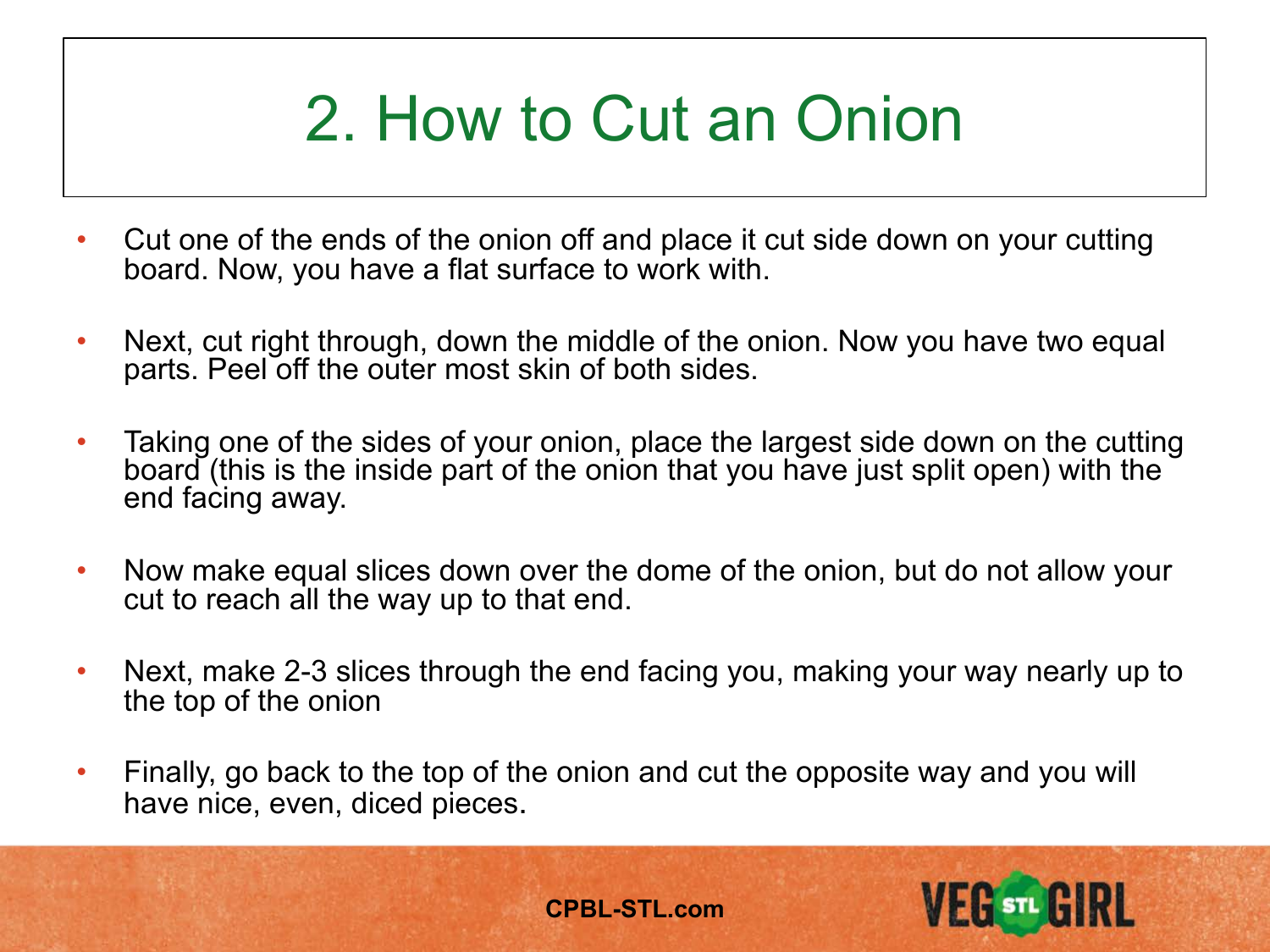### 3. How to dry sauté (oil-free)

Allow your pan to heat up over high heat for about 90 seconds. Pour a few droplets of water in the pan, if they sizzle and evaporate, continue to heat and try again. You are looking for the water to form a mercury-like ball and bounce around the pan. This ensures the surface is uniformly heated and the molecules on the surface of the pan are finished expanding and contracting.

Add your vegetables (typically an onion) to the pan and bring the heat down to a medium-high heat. Continually stir and add a tablespoon of water at a time if it begins to stick a little. The onions will begin to caramelize. Now add in garlic (if using), continue to stir for about 30 seconds and add the rest of your vegetables. Only adding enough water to deglaze.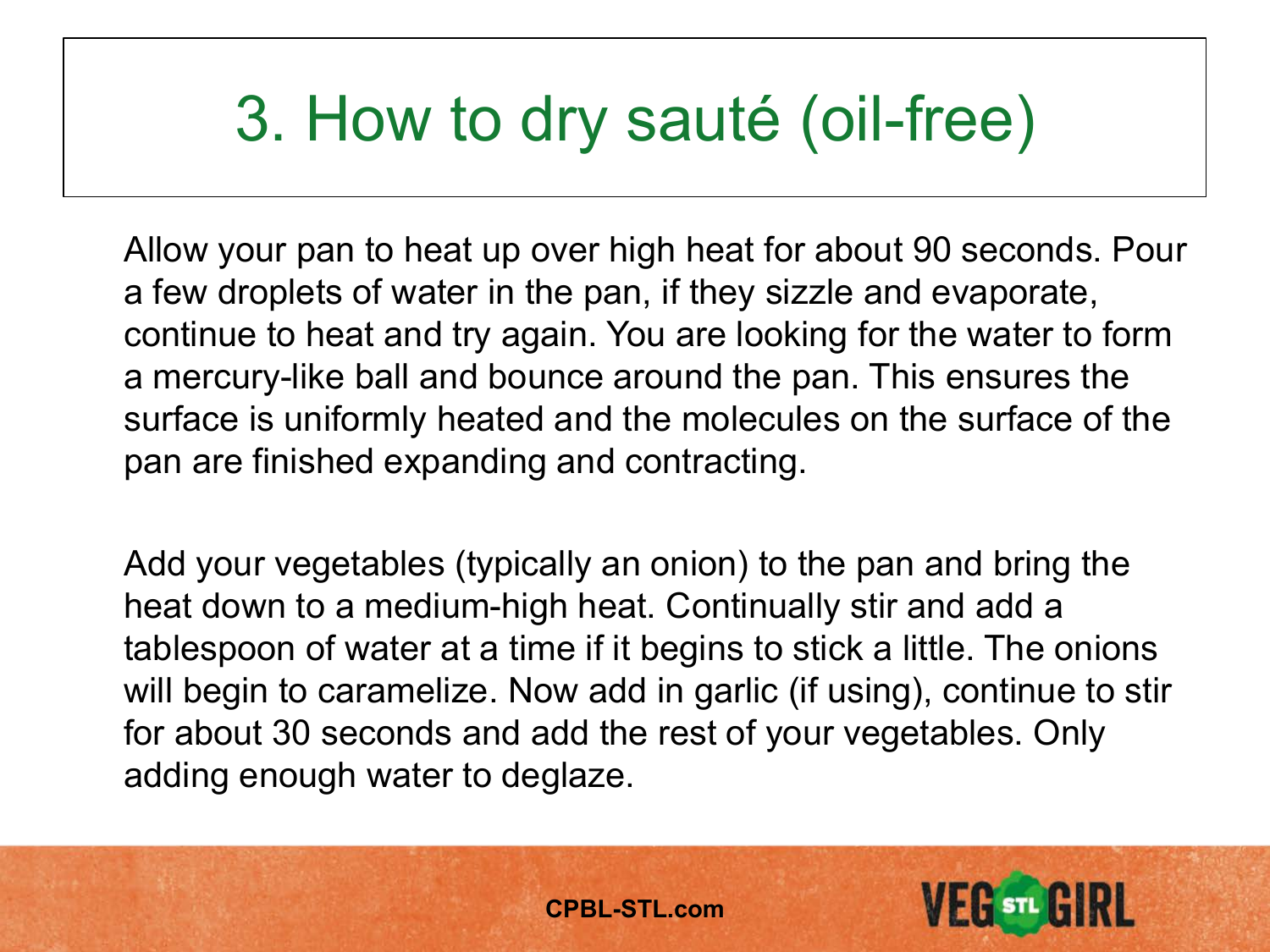### 4. How to make your own sweetener

Blending dates or dried apricots and a little bit of hot water quickly turns into a nice paste that keeps well in a sealed container in the refrigerator for a couple of weeks or several months in the freezer.

Pouring the paste into ice cube trays and then popping out individual servings when you need a little sweetness in your tea, home-made "milk", desserts – whatever your heart desires, is a great alternative to overly processed sugary sweeteners that can cause your blood sugars to soar.

Simply add dates (be sure to pit them), or dried apricots to a blender and drizzle in hot water when the motor is running. A nice thick paste will form. Viola! You have a home-made sweetener full of phytonutrients your body recognizes and can use.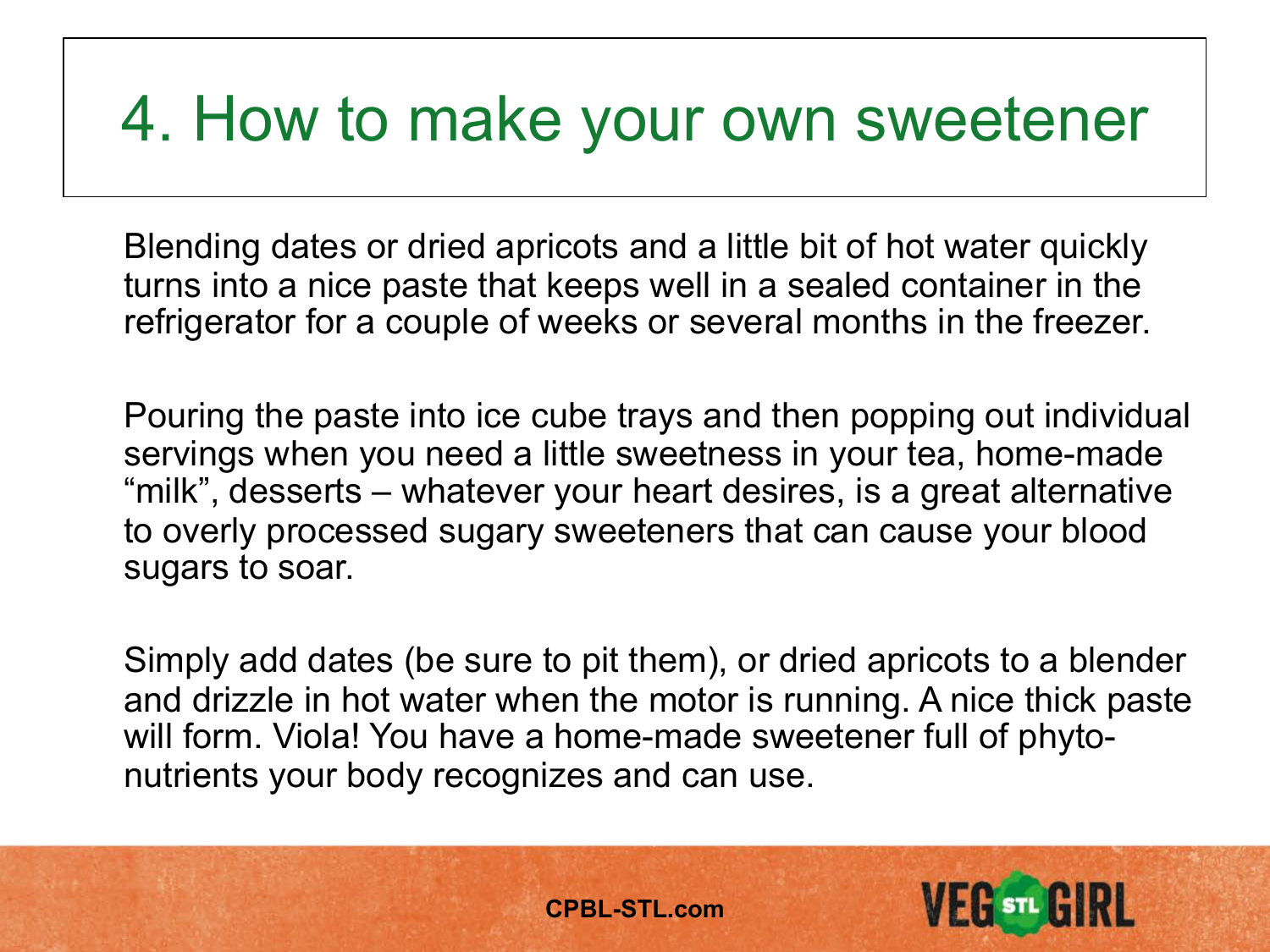### 5. How to Make Almond Milk

- Always start with raw and unroasted/unsalted almonds.
- Soak almonds 8 hours to overnight. They will will become plump and soft.
- Add the contents to a blender with 2 times the amount of water. Blend until smooth, adding a little more water for a thinner consistency. (If using a high speed blender, allow to go for 3-5 minutes, a few minutes longer for a regular speed.)
- Optional for vanilla or sweetness: scrape a vanilla bean pod (or a teaspoon of extract) and a tablespoon of date paste.
- Pour mixture through a cheese cloth to filter out the almond skins and store in a sealed jar in the refrigerator. Should keep for 3-5 days.

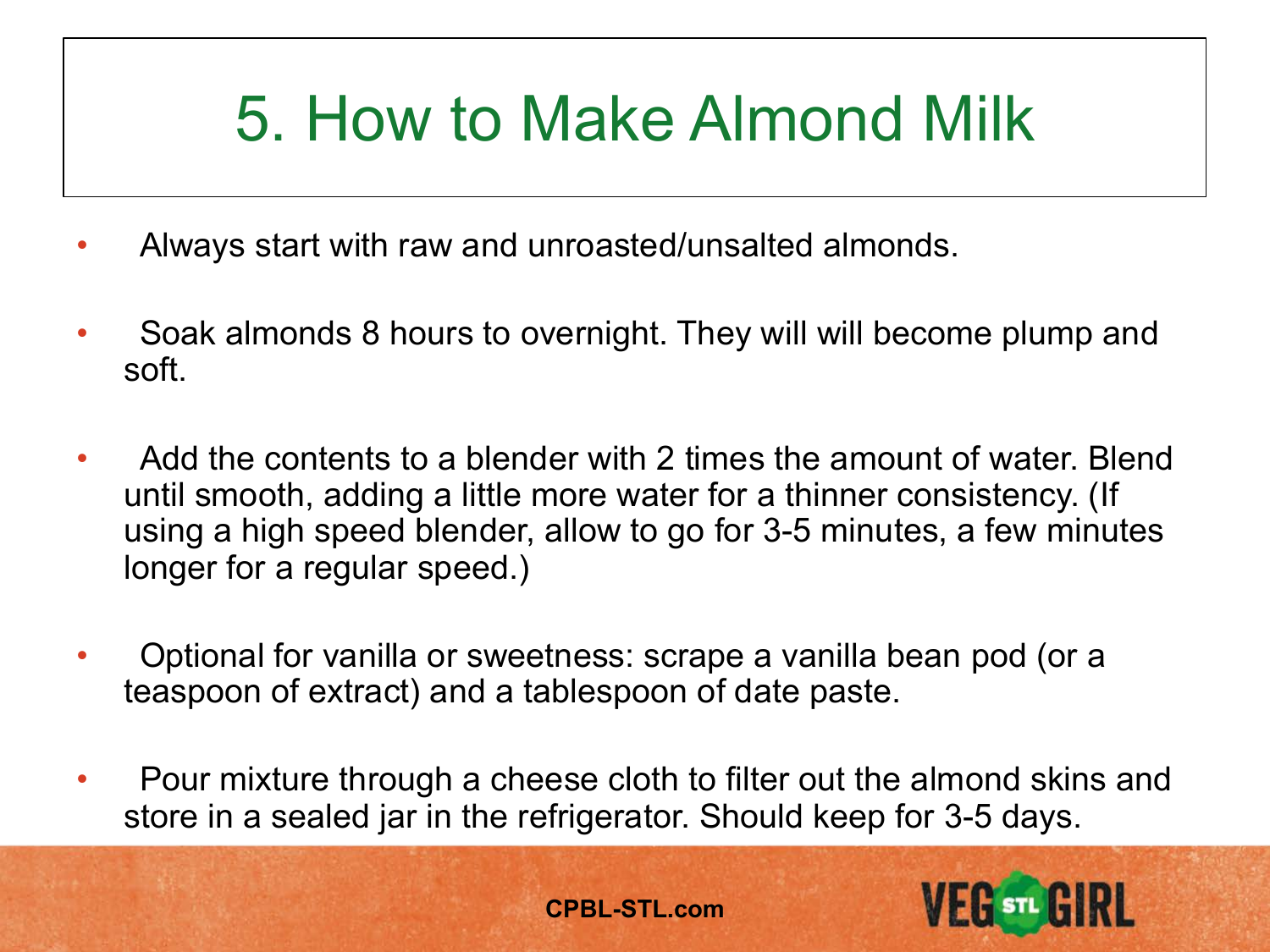### 6. How to Make a Cheesy Alfredo Sauce

Soak **raw cashew**s for at least one hour, drain and transfer to a blender. Begin on low and slowly drizzle in warm water. Increase the speed of the blender and continue to add water a little bit at a time.

When you reach a thick and creamy consistency, add a little **date paste**, one **garlic clove**, a teaspoon of **nutritional yeast** and a pinch of **salt** and **pepper**. Keep the blender running until all ingredients are well mixed. Taste and adjust flavor to your liking.

This is fantastic with noodles, over a sweet potato, drizzled over vegetables or pizza. Really, the possibilities are limited only to your imagination.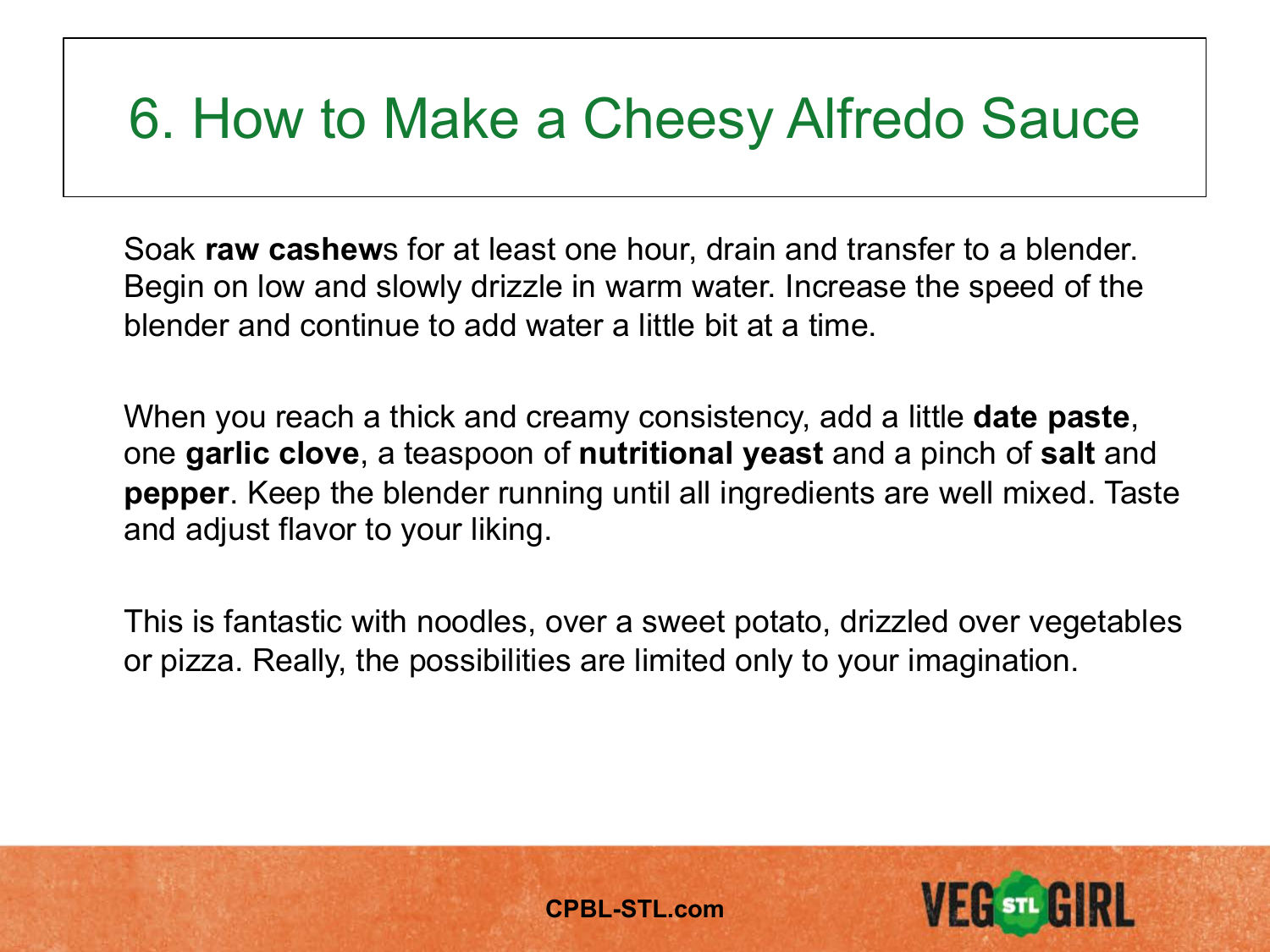### 7. How to make your own salad dressings

Salad dressings are either blended or whisked. Because we are not using oil or cream, an emulsion may not always hold (typically for a vinaigrette), so a simple shake or whisk right before you use it again is sometimes needed.

Vinaigrettes are whisked because they contain minced ingredients such as seeds, herbs or maybe even capers. Creamier dressings are blended when they contain nut or seed based creams and need a the strong motor of a blender to create a smooth, velvety consistency.



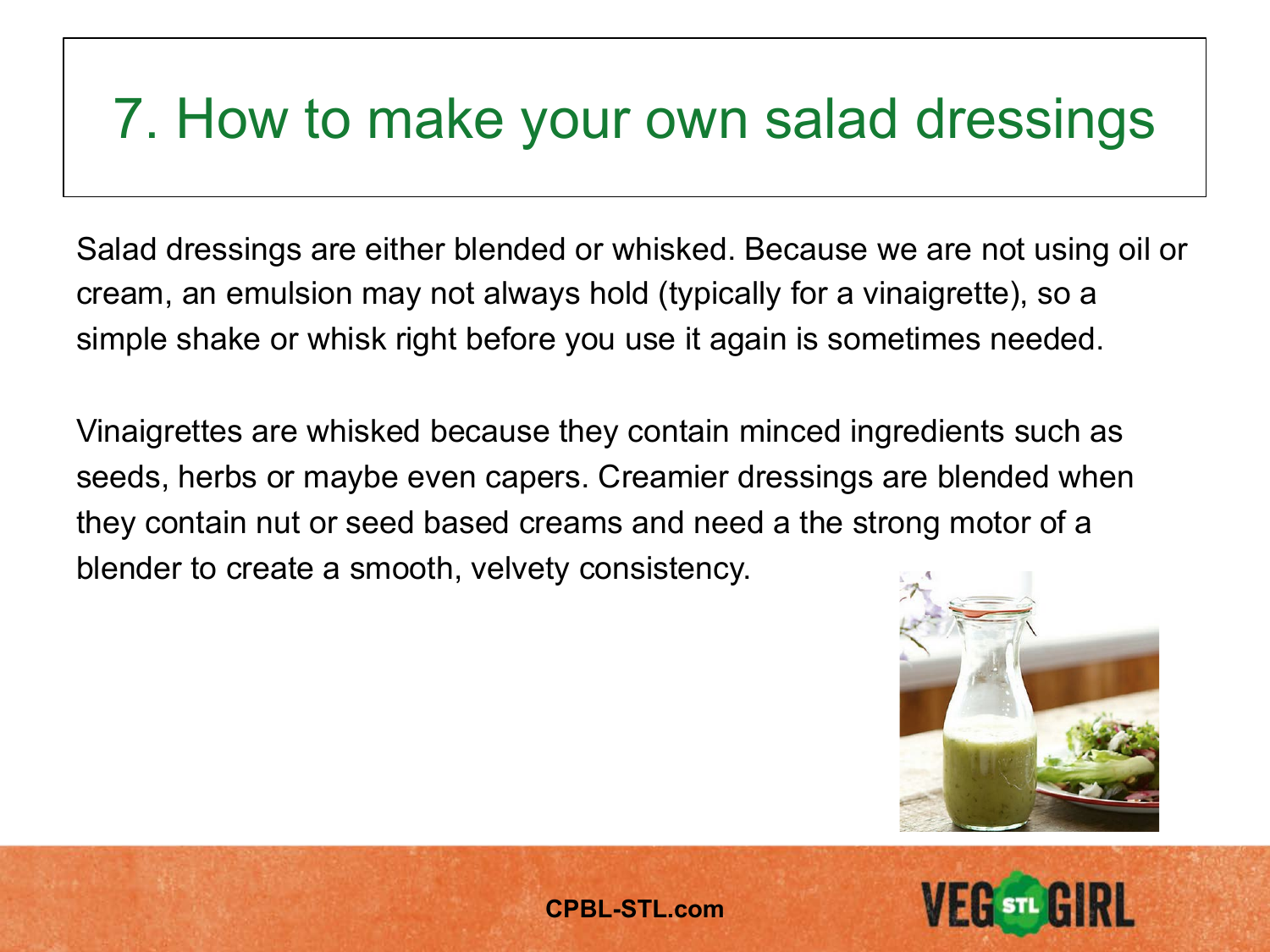## Salad Dressings (con't)

| <b>Whole Fats</b>          | <b>Acids</b>                        | <b>Salts</b>                                                                             | <b>Sweeteners</b>                              | <b>Spices</b>     |
|----------------------------|-------------------------------------|------------------------------------------------------------------------------------------|------------------------------------------------|-------------------|
| <b>Nut or Seed Butters</b> | Mustard                             | Amino Acids<br>(like Braggs)<br>or other liquid<br>like Soy Sauce,<br>Tamari or<br>Shoyu | <b>Dried Fruits</b>                            | Garlic            |
| <b>Nuts or Seeds</b>       | Citrus Juice                        | Sea Salt                                                                                 | <b>Fruit Pastes</b>                            | Ginger            |
| Avocado                    | Vinegar<br>(regular or<br>flavored) | Misq                                                                                     | Sweet<br>Vegetable<br>Juices (carrot,<br>beet) | Onion             |
|                            | Wine                                | Capers                                                                                   | <b>Agave Syrup</b>                             | Nutritional Yeast |
|                            |                                     | Olives                                                                                   | Maple Syrup                                    | Herbs / Spices    |

Using the chart above, choose one ingredient from each column and begin to experiment in making your own salad dressing. As you become more comfortable, add more ingredients, remember you can always add water to lessen the potency of your new creation.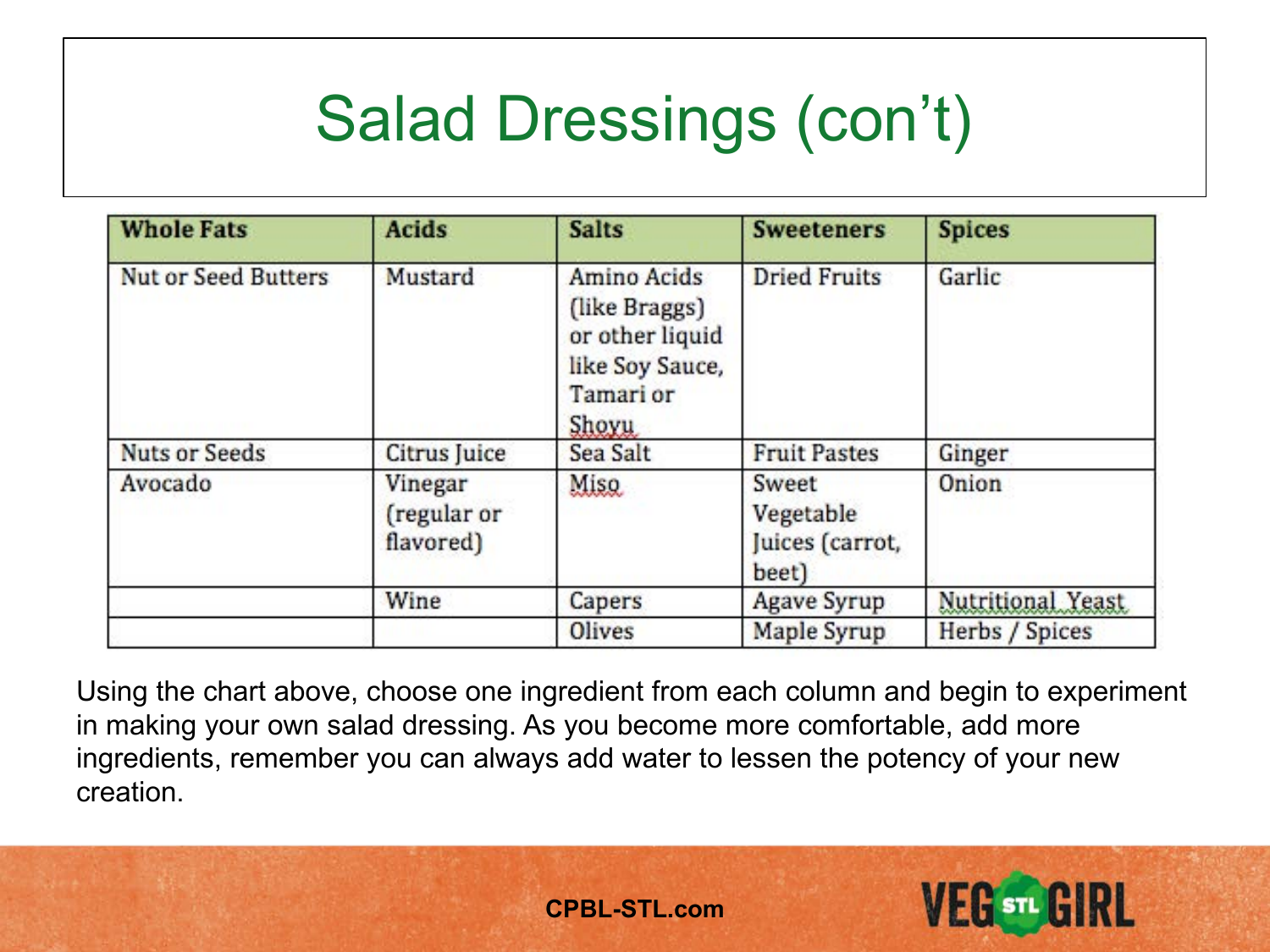# Salad Dressings (con't)

Here are a couple of examples of salad dressing using that chart:

#### **Easy Vinaigrette**

- 1/3 cup white vinegar
- 3 tablespoons champagne vinegar
- 1 shallot, minced
- 2 ½ tablespoons Dijon mustard
- 1 tablespoon of date paste
- 1  $\frac{1}{2}$  teaspoons of tamari
- 2 tablespoons of Italian parsley, minced

Whisk all ingredients well and store in a sealed container ( I use a mason jar) in the refrigerator. Shake well again before use.

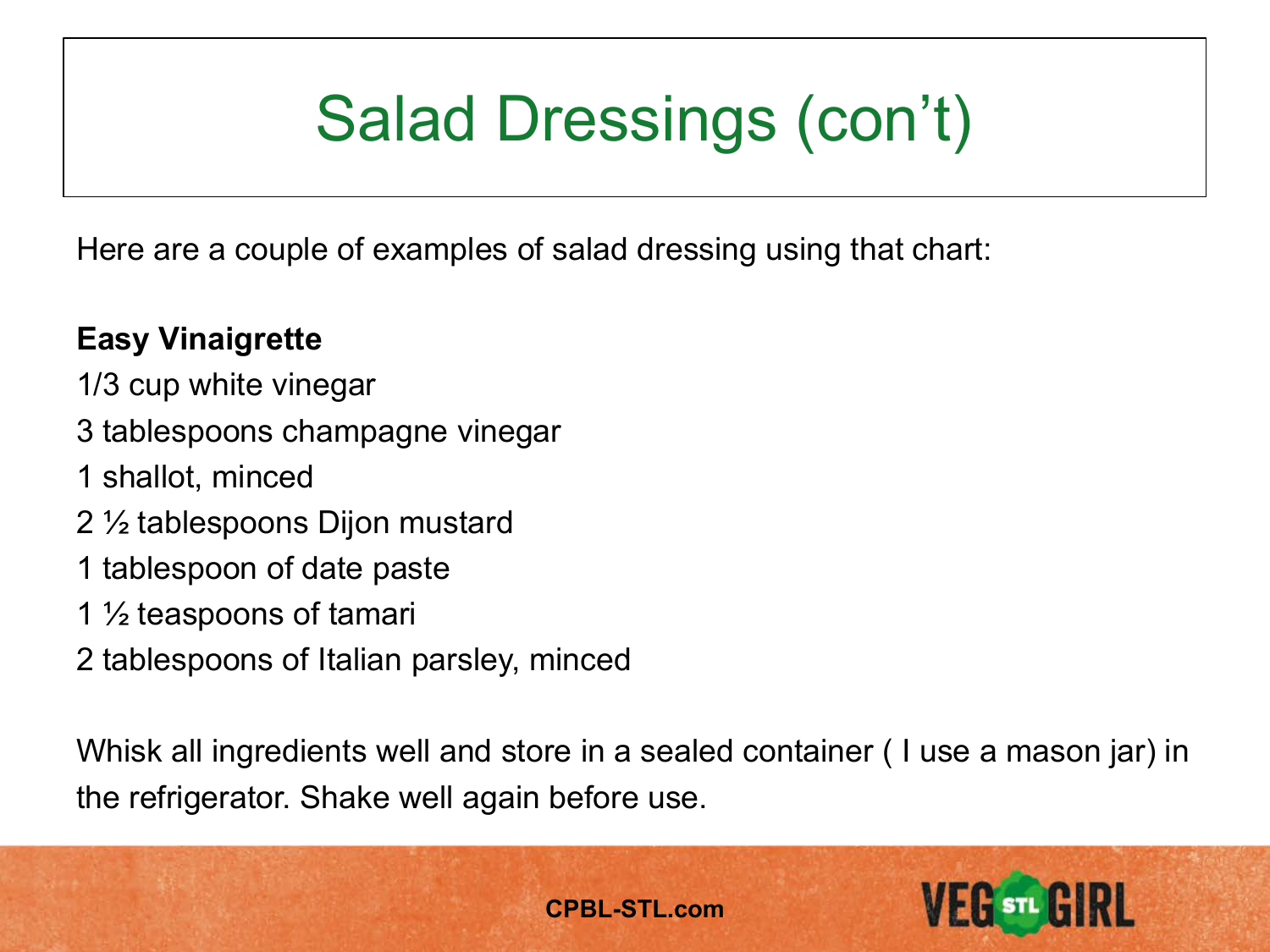## Salad Dressings (con't)

#### **Creamy Lemon Tahini Dressing**

1/2 cup tahini paste 1/4 cup water

1 1/2 tablespoon date paste

Juice of one-half lemon

1/2 tablespoon tamari

1 teaspoon garlic powder

1/4 teaspoon red pepper flakes



Add all ingredients to a blender. Blend until creamy. Taste and adjust The ingredients to your liking. Add more water to thin it out. If you like it really thick, it makes a great dip and is great for massaging into kale leaves as well.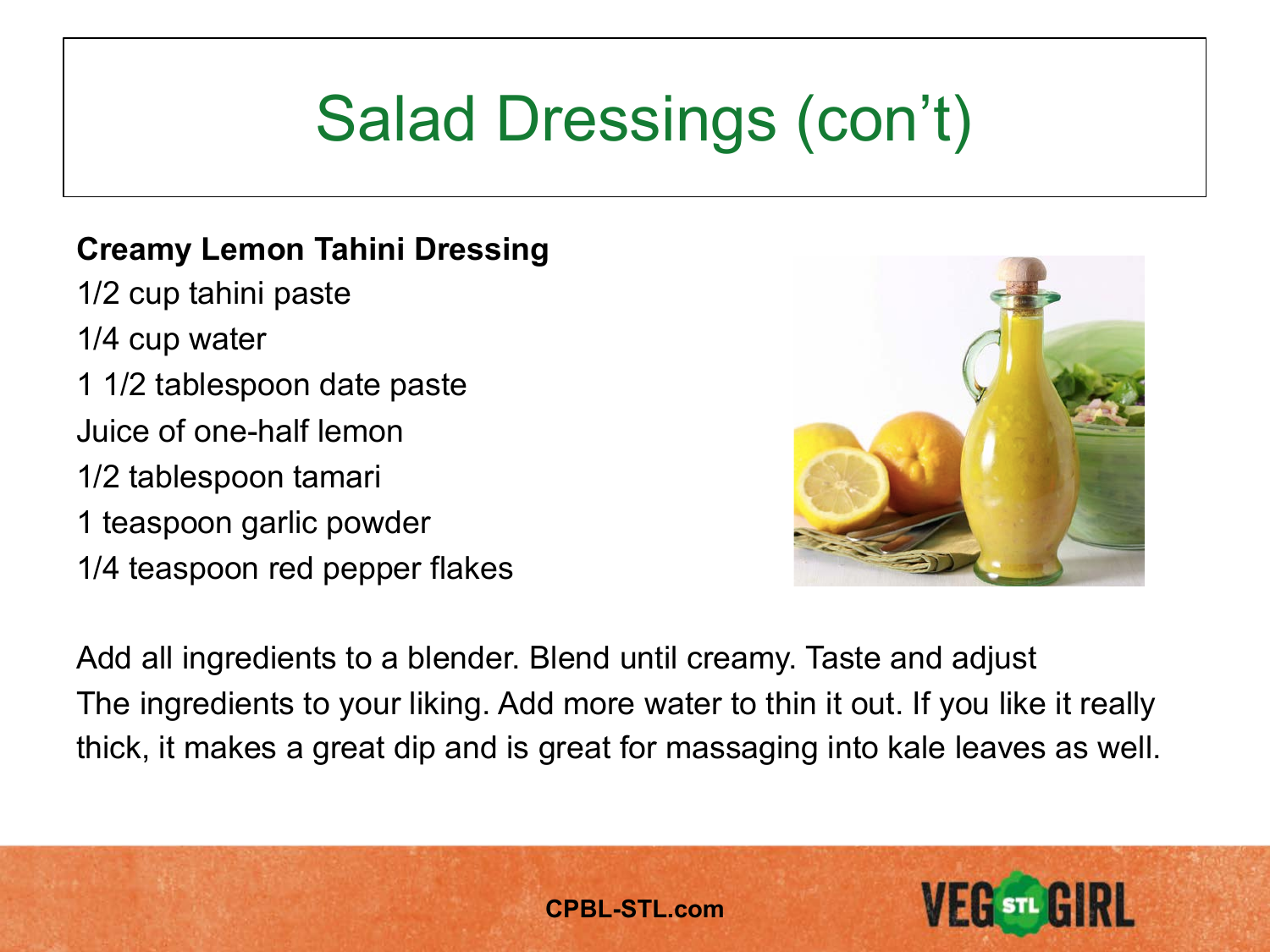### 8. How to Make Parmesan Cheese

- 1 cup raw walnuts
- $\frac{1}{4}$  cup nutritional yeast flakes
- 1 tablespoon flax meal
- 1 teaspoon sea salt

Place all ingredients in a food processor and pulse 6-8 times until you reach a coarse consistency. This makes for a great topping on salads, pizzas, pastas, etc. As a condiment full of fiber and essential fatty acids, this "parmesan" keeps well stored in a sealed container in the refrigerator for months.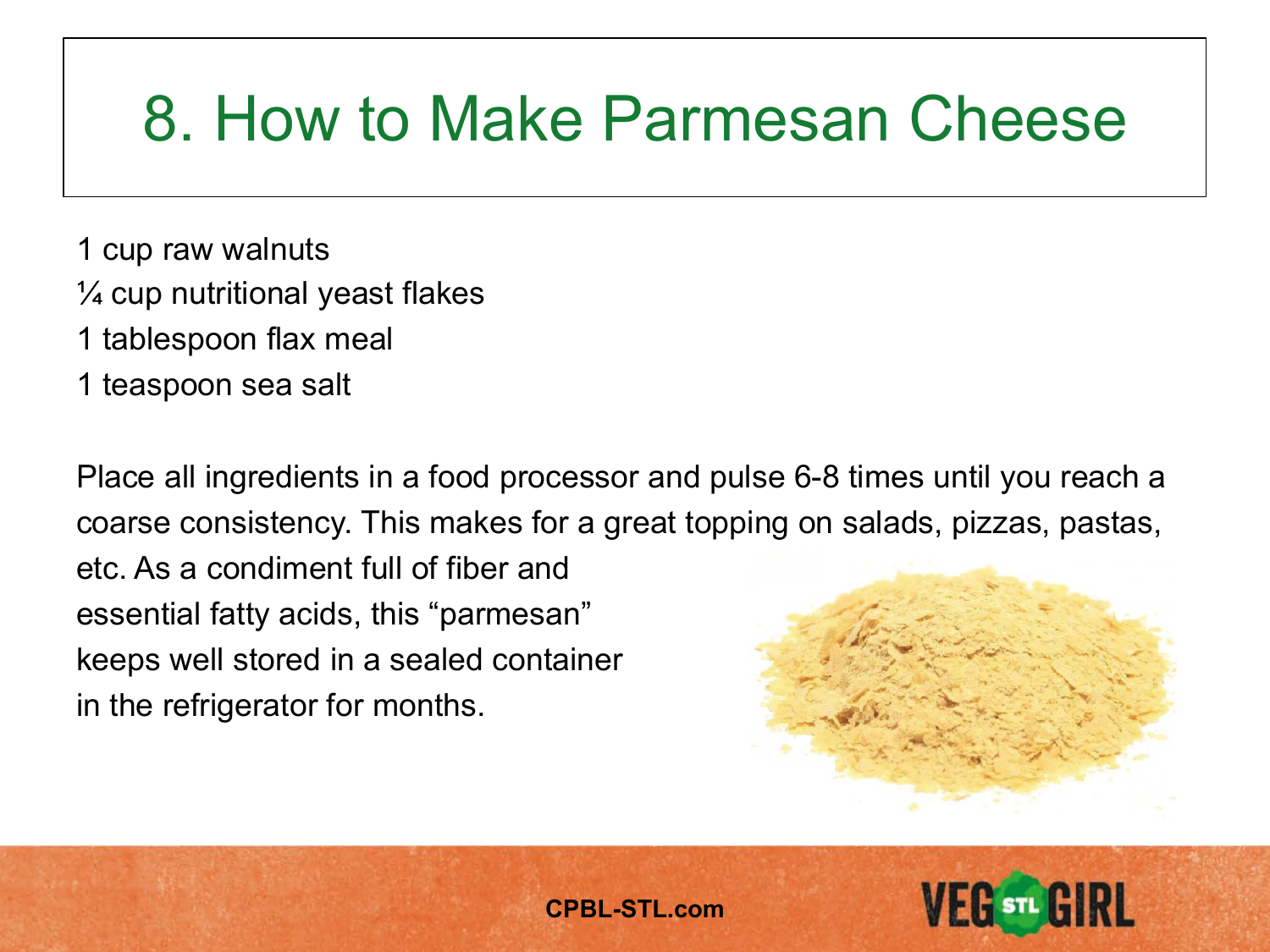Meal planning and batch cooking are nearly one in the same and will undoubtedly save you both time and money. You can begin meal planning on your own by simply copying the following chart on a piece of paper, filling in about half of the days (the other days you will use as leftovers) and writing down the ingredients you'll need to buy on the other side of the sheet. This is what I did when I prepared meals for clients and it was a lifesaver.

**One very important piece of advice I tell all of my clients** is to stick with only one cookbook or website from which you will gather your recipes for at least a month. This will ensure you use all the ingredients you will buy and you will also learn quickly how to read and assemble a recipe by sticking to a single source.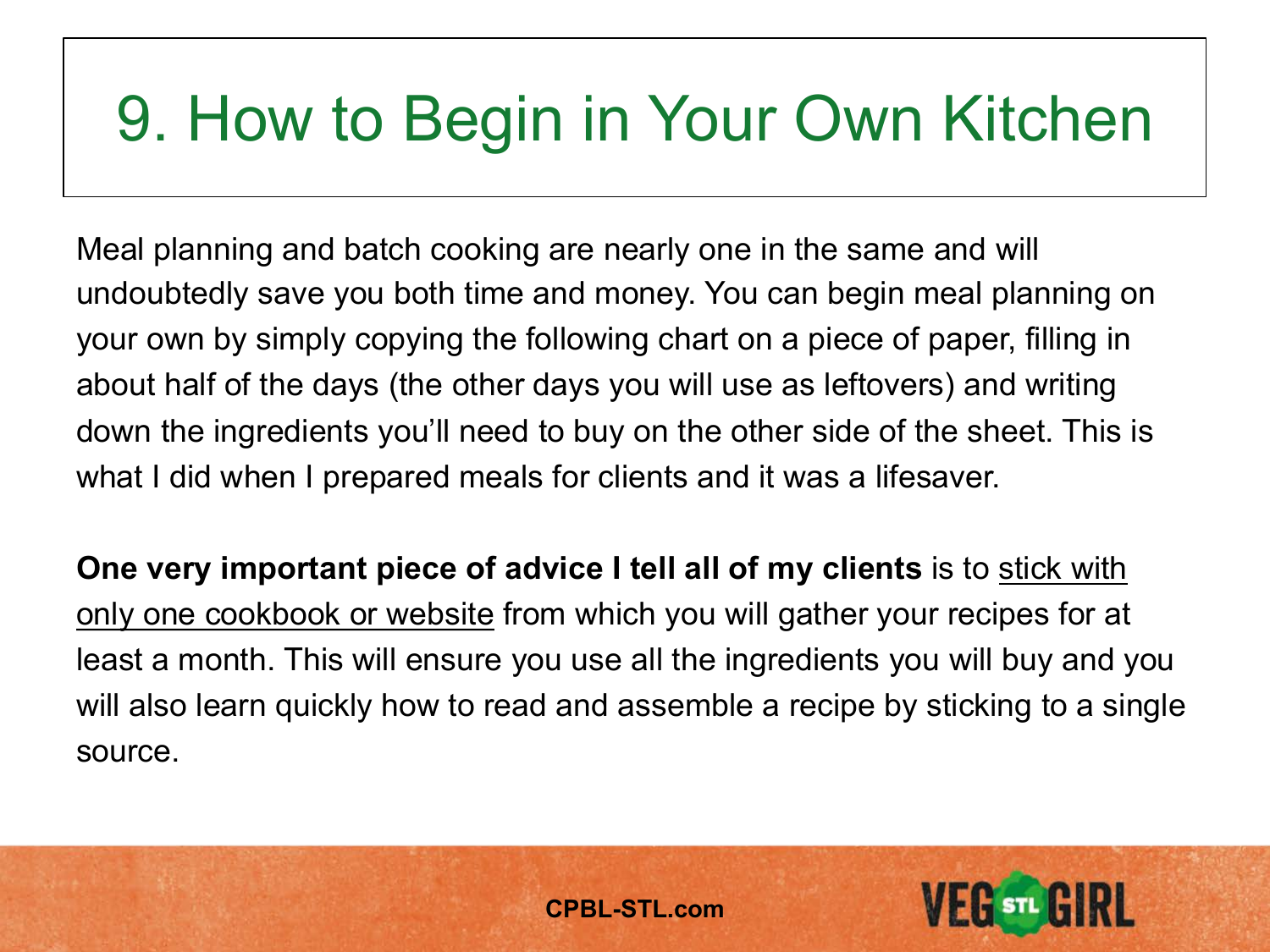|       | <b>Breakfast</b> | Lunch | <b>Dinner</b> |
|-------|------------------|-------|---------------|
| Day 1 |                  |       |               |
| Day 2 |                  |       |               |
| Day 3 |                  |       |               |
| Day 4 |                  |       |               |
| Day 5 |                  |       |               |
| Day 6 |                  |       |               |
| Day 7 |                  |       |               |

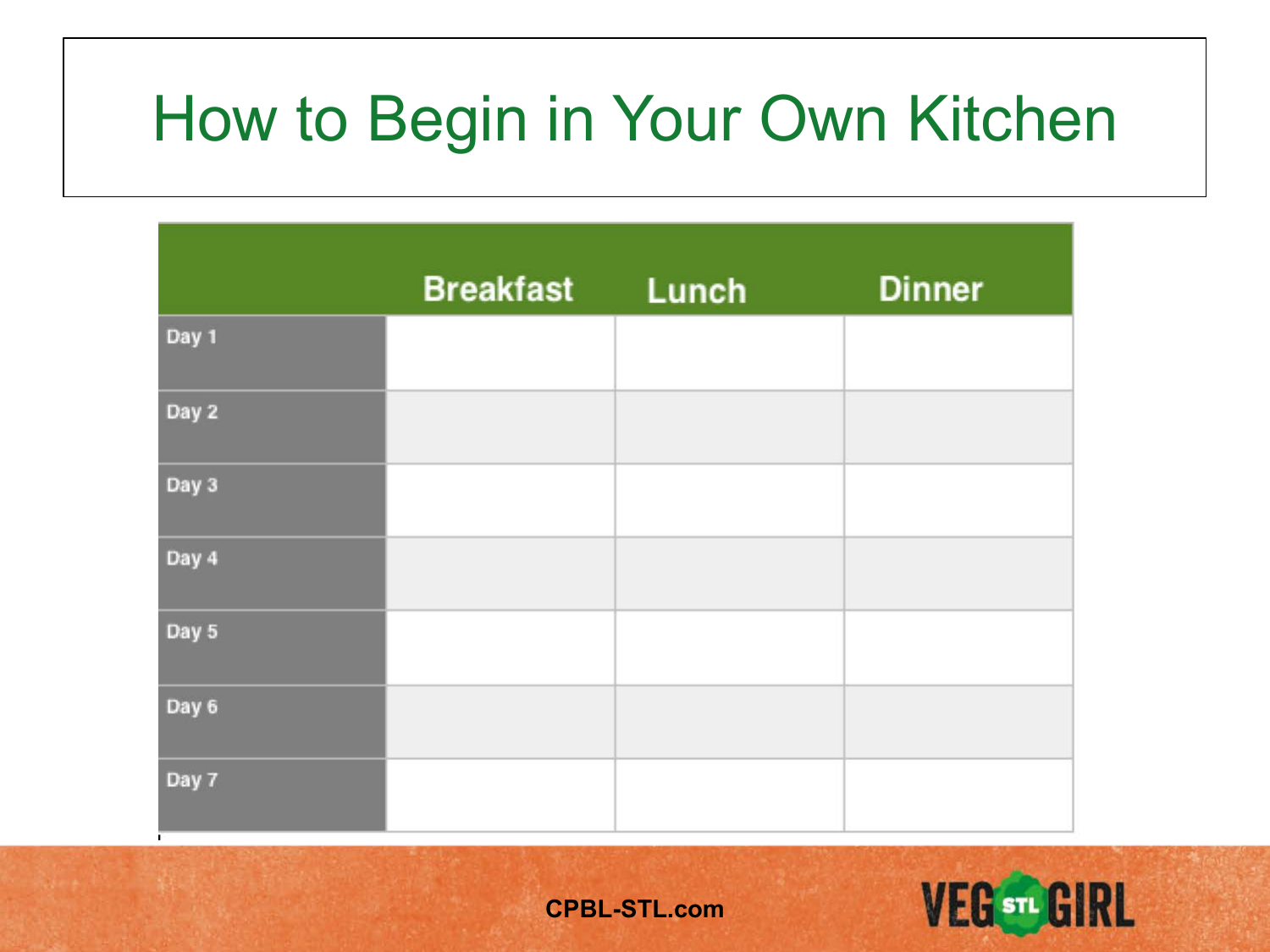#### NEED A LITTLE MORE HELP?

Meal Planning

If you need a little more assistance with meal planning, the most robust and user friendly platform I have test driven is the [Forks Meal Planner](https://www.forksmealplanner.com/%23!/plan) by Forks [Over Knives. It's a 5-day a week plan which allows flexibility if you enjoy din](https://www.forksoverknives.com/)ing out. The platform is designed for the busy individual, couple or family on the go!

The first week is free and I encourage you to also give it a whirl.

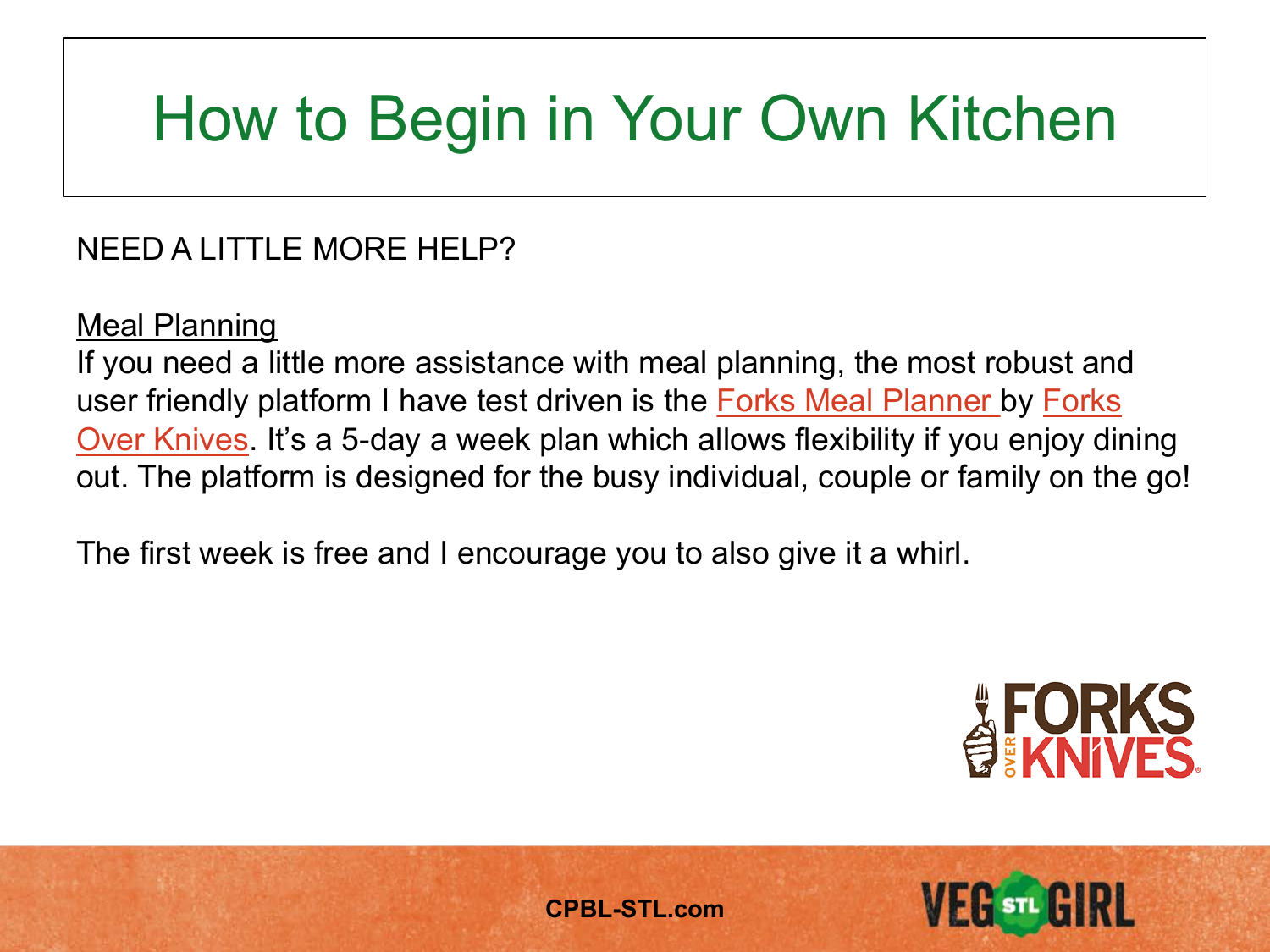#### NEED A LITTLE MORE HELP?

#### Cooking Instruction

If you would like some help learning how to cook, **STL Veg Girl's On-line Cooking and Nutrition Program** (found at STLVegGirl.com) is really fantastic. This 60-day self paced cooking and nutrition instruction program allows you to cook and learn in the comfort and privacy of your own kitchen.

You'll learn how to cook using whole foods and you will be taught why those foods are health promoting.

There is a certificate of completion at The end, but you won't need that piece of paper to know you have just boosted your kitchen confidence.



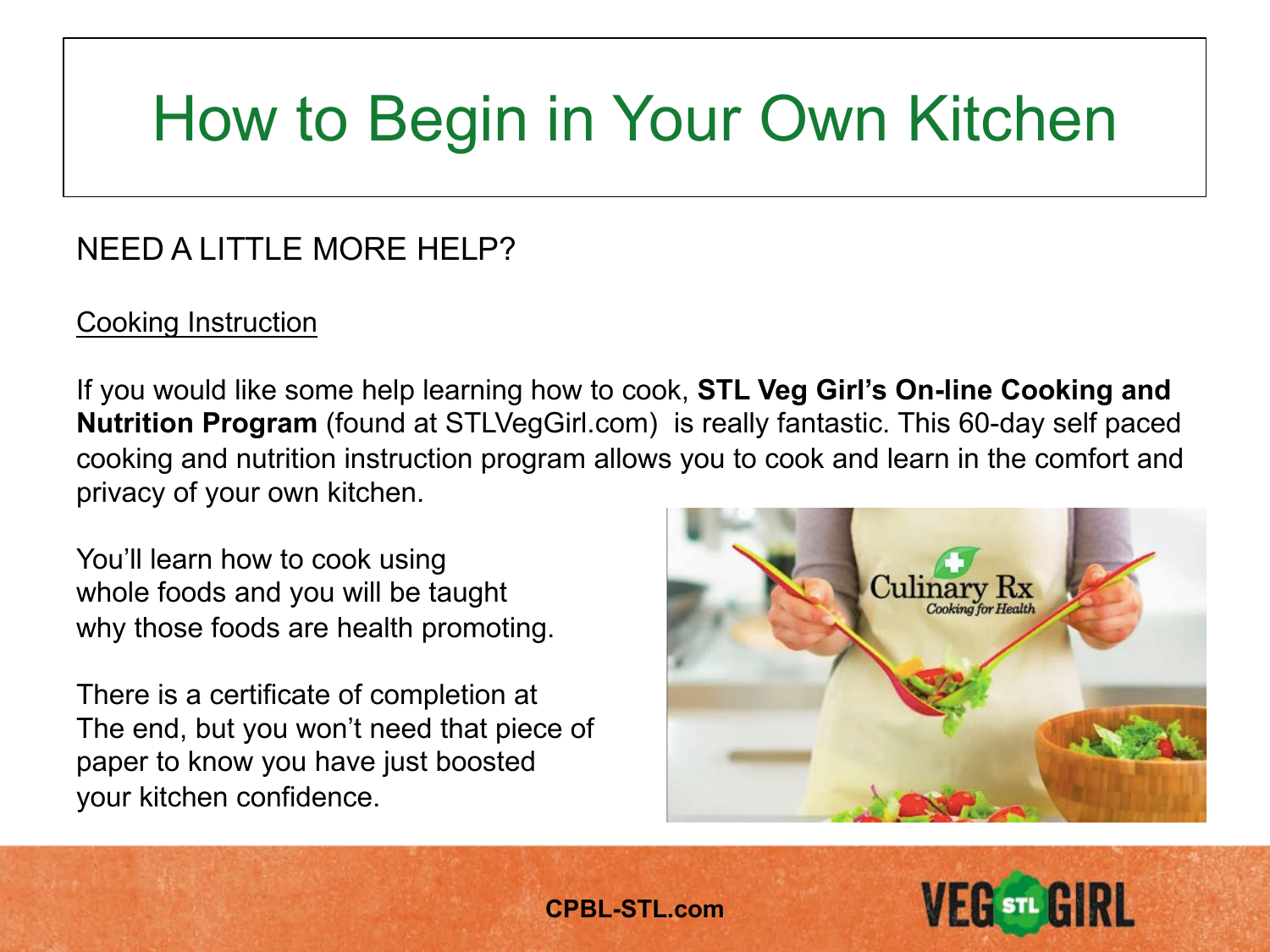

The Center for Plantbased Living has ongoing virtual plantbased cooking classes.

Learn in the comfort of your own home with the **nation's first fully plant-based nutrition and culinary education center!**

www.CPBL-STL.com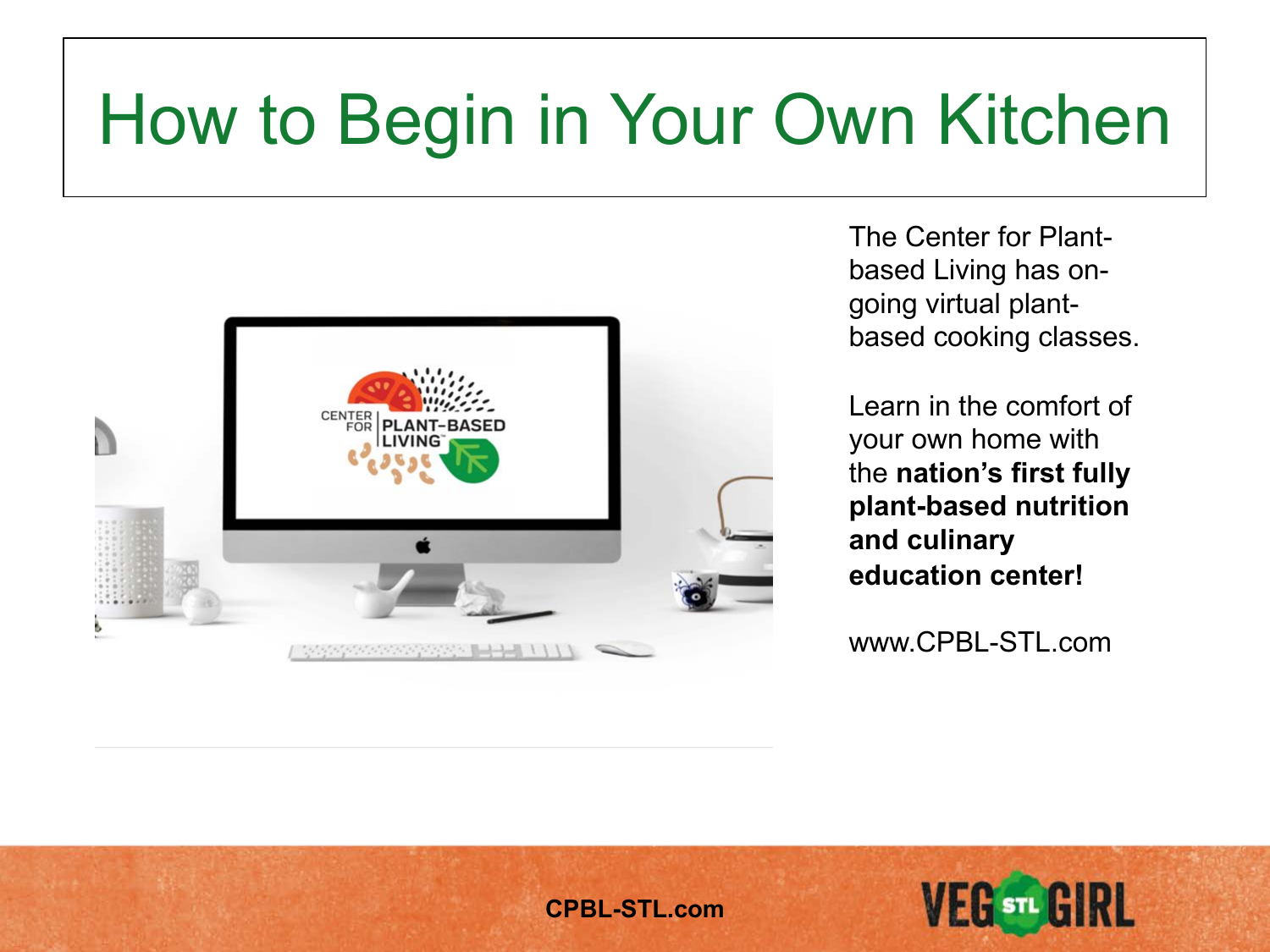## 10. Friends, Family and Onward

Making a lifestyle change is not only a big deal for you, but can be for the people in your life as well. When getting together with friends or family for the holidays or social gatherings, offer to bring a dish. Break through that "weird vegan food" thought process guests might have by sharing a dish everyone will recognize.

Here are some tried and true crowd pleasers:

[Harvest Blend Cauliflower Rice](http://stlveggirl.com/recipes/harvest-blend-cauliflower-rice-stuffed-acorn-squash/) [Southwest Black Bean and Kale Quinoa](http://stlveggirl.com/recipes/southwest-black-bean-and-kale-quinoa/) [White Bean Chili](http://stlveggirl.com/recipes/white-bean-chili/) [Butternut Squash Risotto with Mushrooms and Spinach](http://stlveggirl.com/recipes/butternut-squash-risotto-mushrooms-and-spinach/) [Rosemary Cashew Cream and Quinoa Stuffed Mushrooms](http://stlveggirl.com/recipes/rosemary-cashew-cream-and-tri-colored-quinoa-stuffed-mushrooms/) [3-Ingredient Breakfast Cookie](http://stlveggirl.com/recipes/3-ingredient-breakfast-cookie/) (as a dessert) [Homemade Garlic Hummus](http://stlveggirl.com/recipes/stlveggirl-oil-free-garlic-hummus/) [Jalapeno Poppers](http://stlveggirl.com/recipes/hummus-stuffed-baked-jalapeno-poppers/)